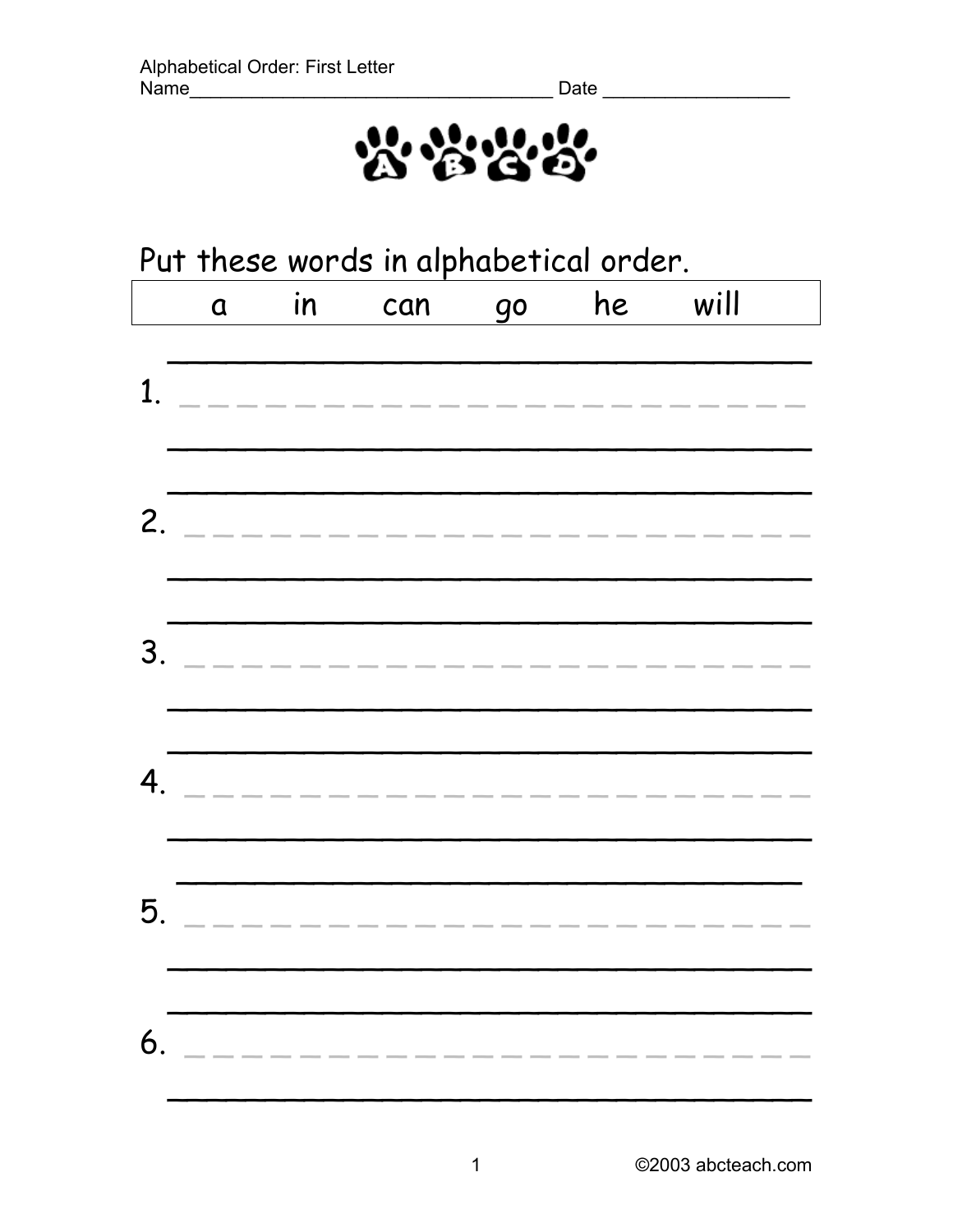

| Put these words in alphabetical order. |   |                     |     |     |     |    |
|----------------------------------------|---|---------------------|-----|-----|-----|----|
|                                        | I | look                | you | see | the | we |
|                                        |   |                     |     |     |     |    |
| $\mathbf 1$                            |   | ___________________ |     |     |     |    |
|                                        |   |                     |     |     |     |    |
|                                        |   |                     |     |     |     |    |
|                                        |   | 2. ______________   |     |     |     |    |
|                                        |   |                     |     |     |     |    |
|                                        |   |                     |     |     |     |    |
|                                        |   | 3. ________________ |     |     |     |    |
|                                        |   |                     |     |     |     |    |
| $\mathbf{4}_{\cdot}$                   |   |                     |     |     |     |    |
|                                        |   | ---------------     |     |     |     |    |
|                                        |   |                     |     |     |     |    |
| 5.                                     |   |                     |     |     |     |    |
|                                        |   |                     |     |     |     |    |
|                                        |   |                     |     |     |     |    |
| 6.                                     |   |                     |     |     |     |    |
|                                        |   |                     |     |     |     |    |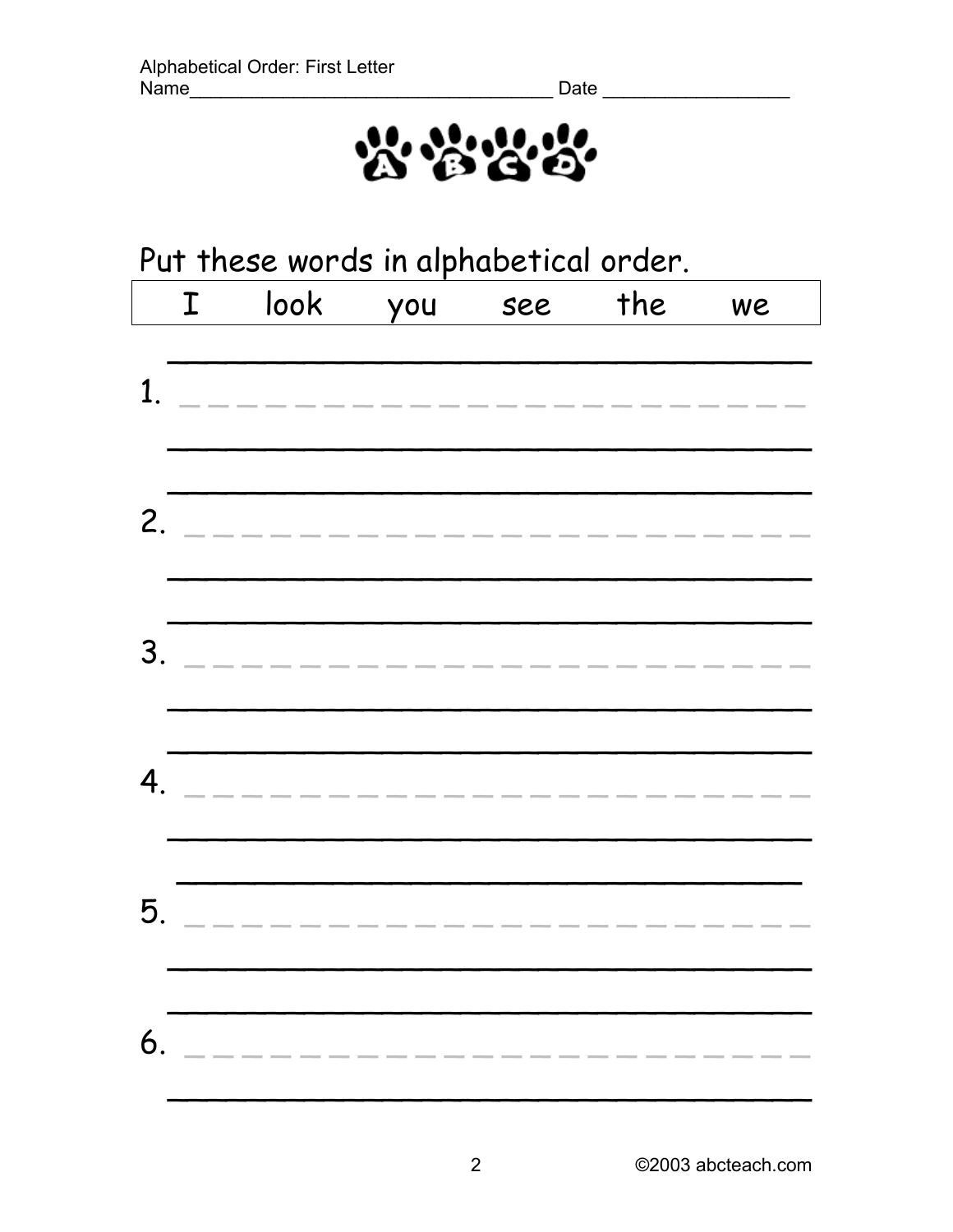

| Put these words in alphabetical order. |    |    |                    |                        |  |      |
|----------------------------------------|----|----|--------------------|------------------------|--|------|
|                                        | is | to |                    | big down call          |  | make |
| $\mathbf{1}_{\cdot}$                   |    |    | ______________     |                        |  |      |
|                                        |    |    | 2. _______________ |                        |  |      |
|                                        |    |    |                    |                        |  |      |
| $4_{.}$                                |    |    | ____________       |                        |  |      |
| 5                                      |    |    |                    | ---------------------- |  |      |
| 6.                                     |    |    |                    |                        |  |      |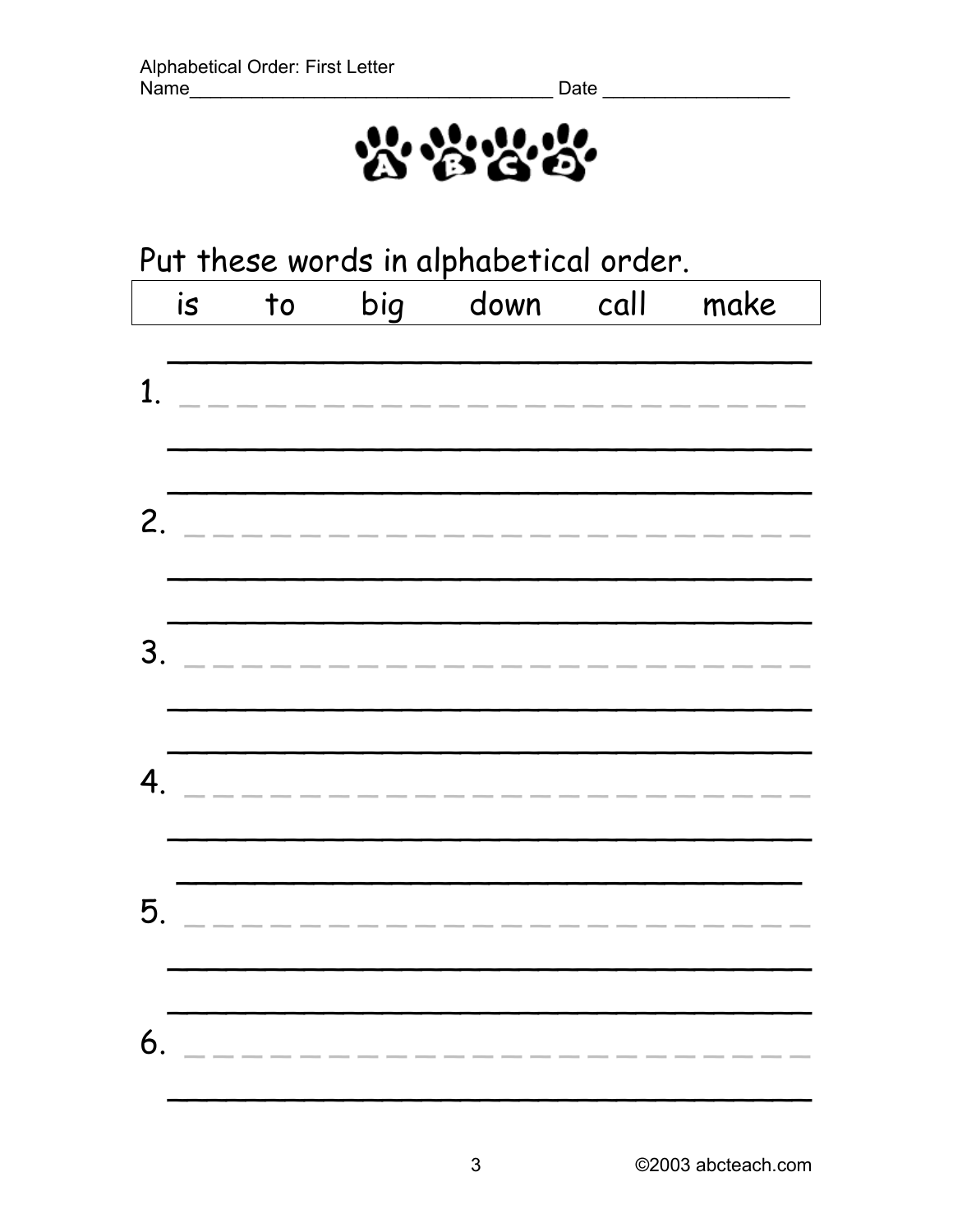

|                  | Put these words in alphabetical order. |                         |          |  |                                                                 |     |  |
|------------------|----------------------------------------|-------------------------|----------|--|-----------------------------------------------------------------|-----|--|
|                  | blue                                   | that                    | did with |  | <b>it</b>                                                       | yes |  |
| $\mathbf{1}$ .   |                                        | ----------------        |          |  |                                                                 |     |  |
|                  |                                        | 2. ______________       |          |  |                                                                 |     |  |
| 3.               |                                        | _____________           |          |  |                                                                 |     |  |
| $\boldsymbol{4}$ |                                        | --------------          |          |  |                                                                 |     |  |
| 5.               |                                        | . _ _ _ _ _ _ _ _ _ _ _ |          |  | $\qquad \qquad \  \  \, -\qquad \qquad -\qquad -\qquad -\qquad$ |     |  |
| 6.               |                                        | ____________            |          |  |                                                                 |     |  |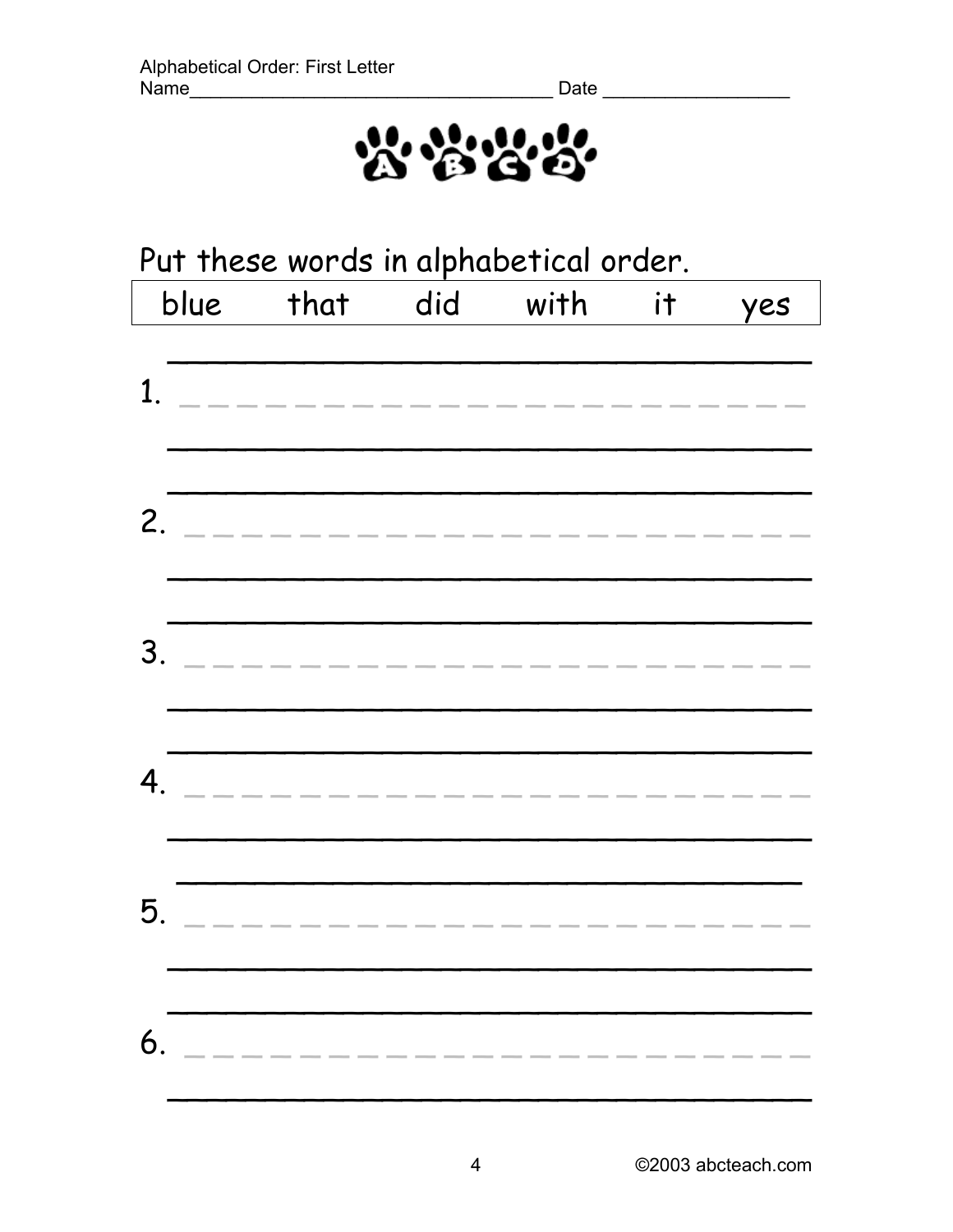

Quiz: Alphabetical Order

Put these words in alphabetical order.

|                | apple | me | <b>ZOO</b> | happy                 | who | on |
|----------------|-------|----|------------|-----------------------|-----|----|
| 1.             |       |    |            | --------------------- |     |    |
| 2.             |       |    |            | --------------------- |     |    |
| 3.             |       |    |            | _____________________ |     |    |
| 4 <sub>1</sub> |       |    |            |                       |     |    |
| 5.             |       |    |            | _____________________ |     |    |
| 6.             |       |    |            | ________________      |     |    |